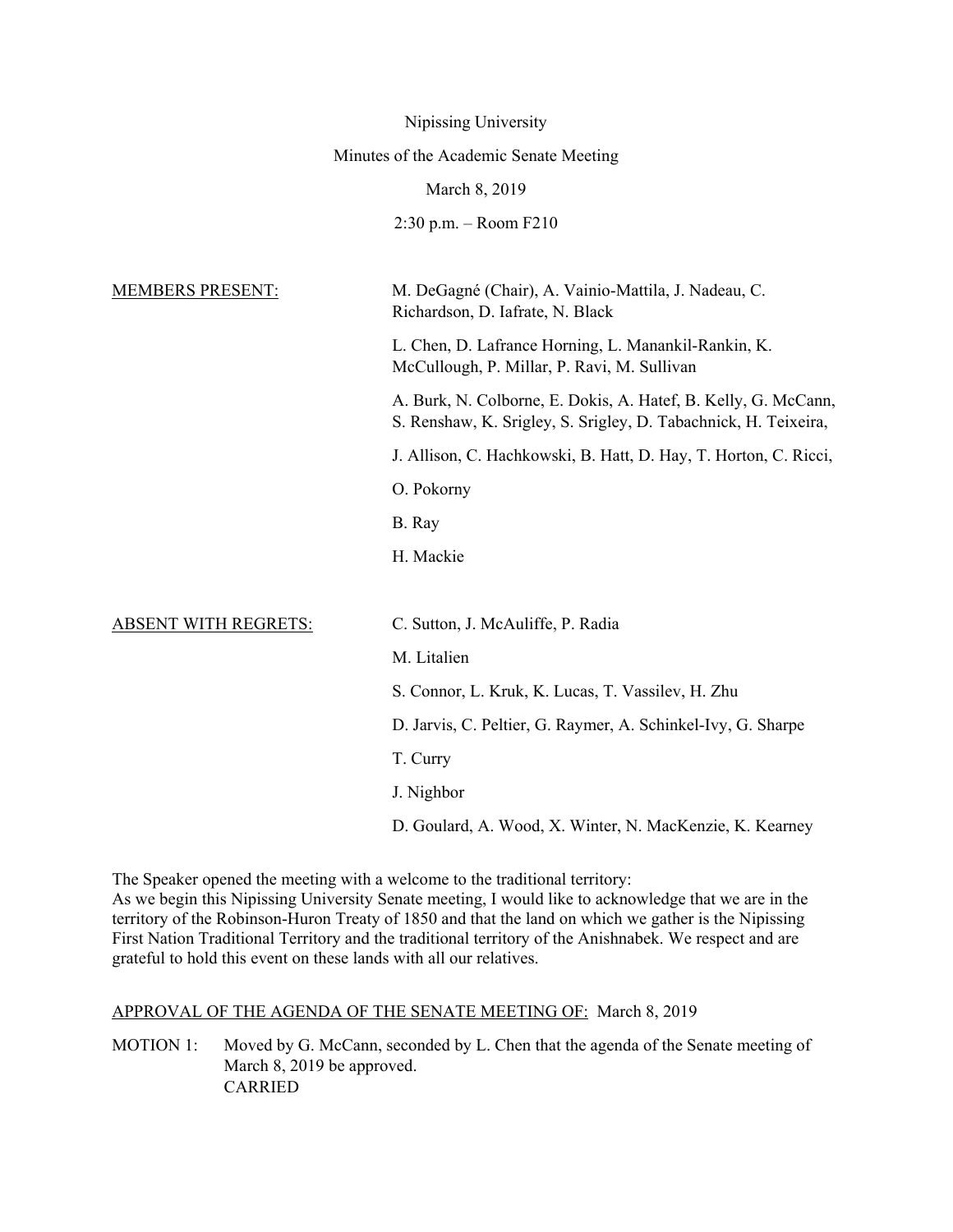#### ADOPTION OF THE MINUTES OF THE SENATE MEETING OF: February 8, 2019

MOTION 2: Moved by K. Srigley, seconded by N. Colborne that the minutes of the Senate meeting of February 8, 2019 be adopted. CARRIED

## REPORTS FROM OTHER BODIES

The President provided an update on the following upcoming and recently held events and expressed his appreciation to everyone involved in the 2019 OUA Nordic Skiing Championship. Nipissing University was very proud to host such an outstanding event. Congratulations to Alex Maycock. Alex will be representing Canada on the international stage in Krasnoyarsk, Russia. He also thanked the Registrar, the Registrar's Office staff and the Recruitment Team for hosting the open forum discussion on Nipissing Student Recruitment. The President was pleased to announce the recent launch of Research Month, the upcoming World Social Work Day, and acknowledged International Women's Day. The President thanked everyone that provided feedback for the outdoor classroom and advised that the size and structure will suit a single class without the use of a microphone and will include a fire feature. A meeting was held with the City of North Bay to talk about common objectives moving forward in the community. The President was pleased to advise that Nipissing University will host the FIRST Robotics Competition again this year. The Competition has grown and it is often talked about as being one of the best events. The President congratulated students, faculty and staff on the success of the recent Ignite event. He also advised of a recent meeting with MP, Anthony Rota and Matt DeCoursey, Secretary to MP, Ahmed Hussen, Minister of Immigration, Refugees and Citizenship.

The Provost began her report by acknowledging International Women's Day, and the importance of remembering the roots of anti-discrimination. She reported that she had recently attended EAB, a Provost's PD event, in Washington, DC. EAB is a best practices firm that uses research, technology, and consulting to address challenges within the education industry. Provosts from the US and Canada discussed big trends in higher education and the structure of the university in the 21 century. She advised that American universities require diversity statements from faculty that are applying for positions and that their CV's must speak to their research and diversity. The Provost provided an update on the status of the IQAP reviews. External reviews have taken place for the Fine Arts, Education, Criminology/Criminal Justice, BPHE, Mathematics and Sociology programs. The Business program review is scheduled later in March, and the Nursing program review is scheduled for June. The English program review is scheduled for 2019-20. The Provost thanked the Registrar's Office and the Recruitment Team for organizing the successful Recruitment Town Hall. She also thanked Sal Renshaw, Katrina Srigley, Pavlina Radia, Jim McAuliffe and Christine Cho for their work on the submission of the EDI grant application. She informed of the Equity Officers Roundtable and spoke about the Tri-Council Agency and diversity. The Provost apologized for the delay in sending out the Tenure & Promotion letters and advised that the letters should be sent out by the end of next week. She reported that the call for Teaching Chairs was sent out and that she is looking forward to receiving applications.

The Senate representative from the Board of Governors, Bobby Ray, advised that the Board had not met since the last Senate meeting. He welcomed faculty Senator, David Tabachnick, to the Board team.

Bridgette Perron, Alumni Relations Coordinator, spoke on behalf of Alumni Advisory Board representative, Jade Nighbor. A Report is attached to the Minutes.

Hannah Mackie, NUSU VP Governance and Legal Affairs, provided a Report. The Report is attached to the Minutes.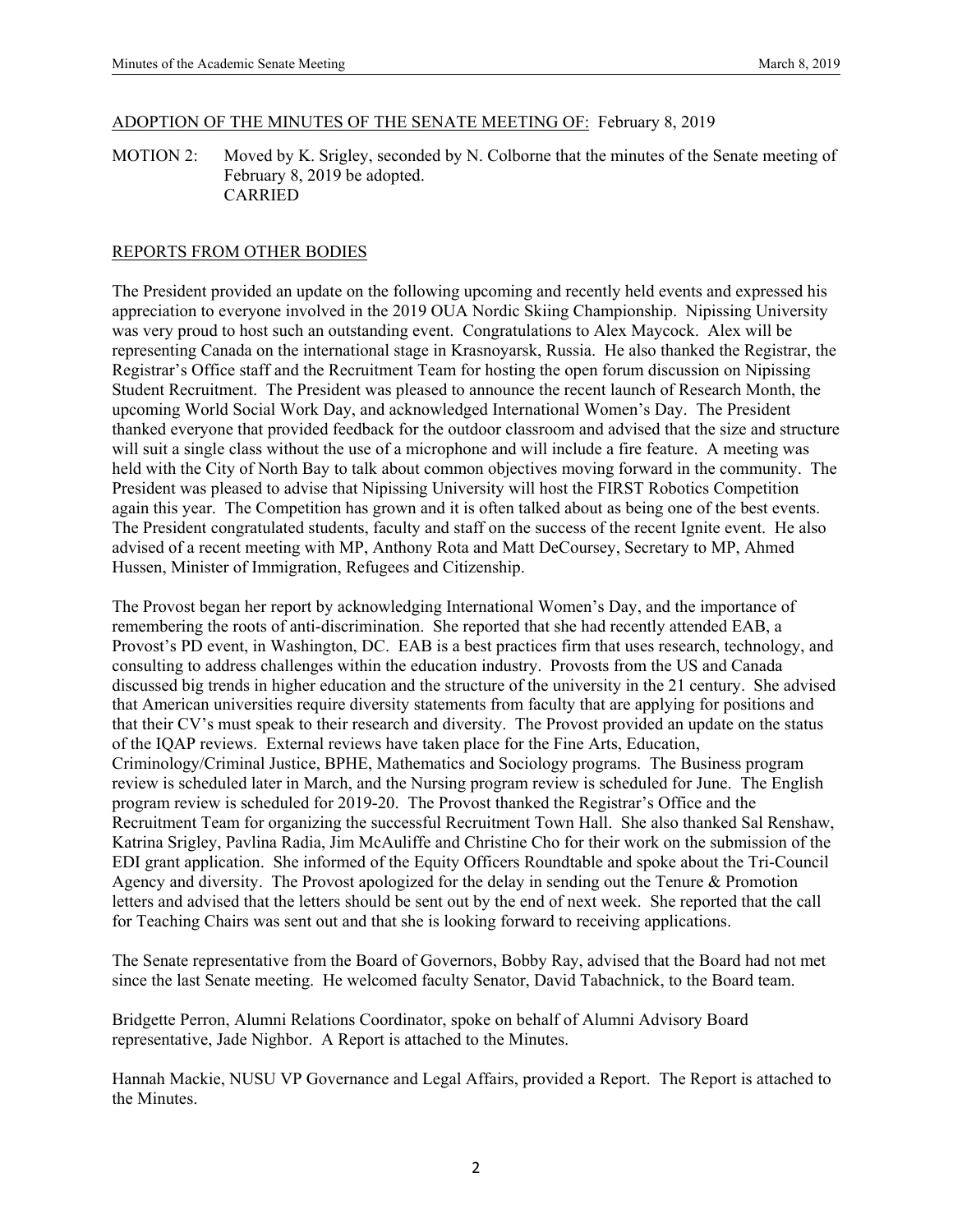#### REPORTS OF STANDING COMMITTEES AND FACULTY OR UNIVERSITY COUNCILS

## **SENATE EXECUTIVE COMMITTEE**

MOTION 3: Moved by M. DeGagné, seconded by G. McCann that Senate receive the Report of the Senate Executive Committee dated February 28, 2019. CARRIED

### **BY-LAWS AND ELECTIONS SUBCOMMITTEE**

- MOTION 4: Moved by N. Colborne, seconded by H. Mackie that the report of the By-Laws and Elections Subcommittee dated February 19, 2019 be received. CARRIED
- MOTION 5: Moved by N. Colborne, seconded by K. Srigley that the revised Senate By-Laws document dated February 2019, be amended as attached. CARRIED

The Executive Director of Library Services advised that her position had been left out of the membership of the Academic Quality Assurance and Planning Committee. It was advised that the position had been inadvertently left out and will be corrected.

Appreciation was expressed to the members of the By-Laws and Elections Subcommittee for all of the work involved in making the Senate Committees more manageable.

#### **ELECTIONS**

Elect one (1) Academic Senate representative to sit on the Harassment and Discrimination Committee for a one (1) year term.

Following a discussion regarding the Harassment and Discrimination Committee, it was noted that this Committee has not been populated by Senate or the Board in the last several years and is not required legislatively. As well, it was noted that the configuration was unclear as to how this Committee fits under the constraints of the Human Resources Department. It was suggested that this Committee may no longer be viable and a request was made to postpone the election and recommend that the Board look at it and determine if it is necessary.

MOTION 6: Moved by A. Burk, seconded by S. Renshaw that Senate recommend to the Board of Governors that the election of one (1) Academic Senate representative to sit on the Harassment and Discrimination Committee for a one (1) year term be delayed until the Board of Governors has a chance to review the Committee to determine if it is necessary. CARRIED

#### ADJOURNMENT

Senate was adjourned at 3:05 p.m.

M. DeGagné (Chair) S. Landriault (Senate Secretary)

Sandy Londriault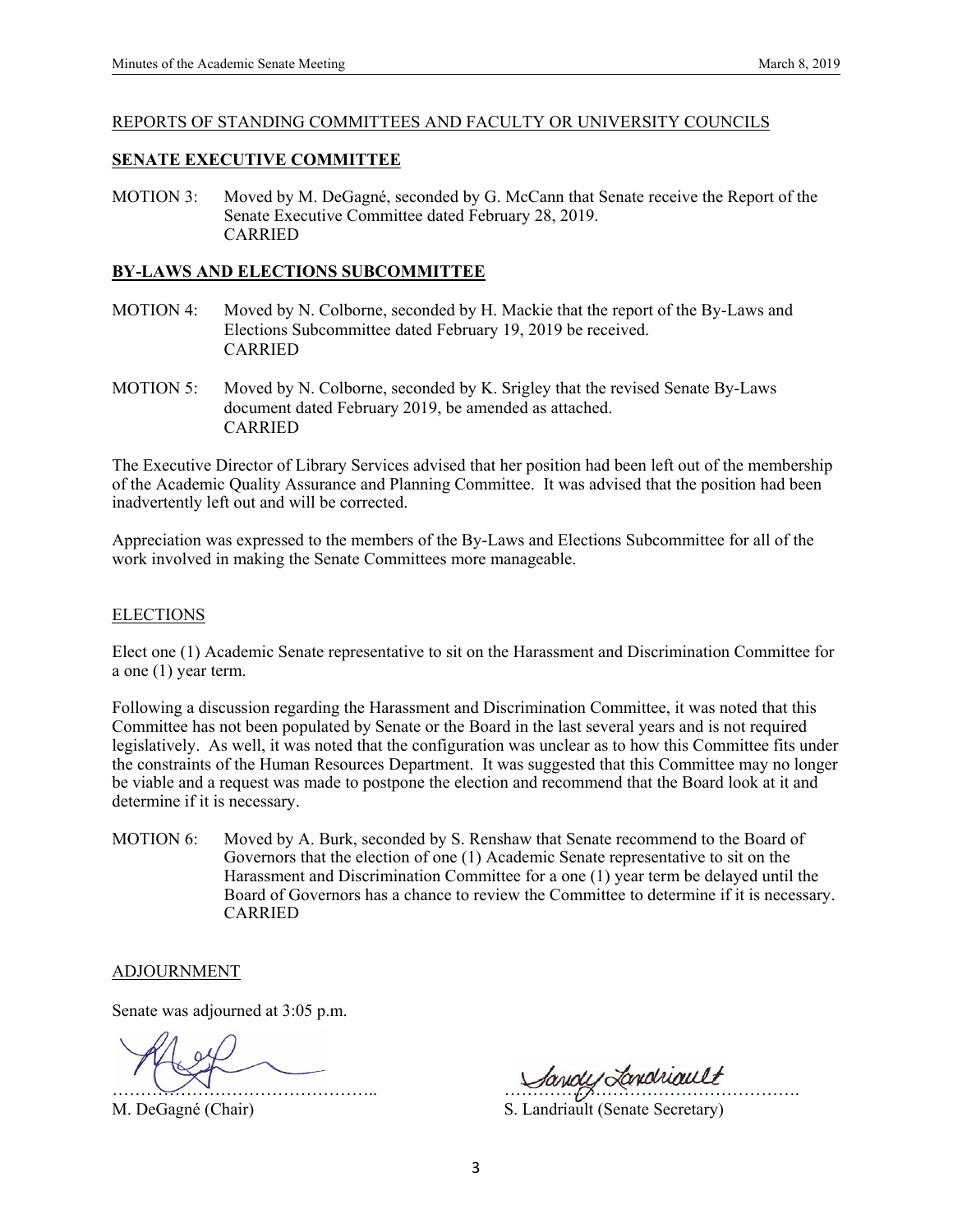# **Alumni Advisory Board Senate Update**

# **Nominate an outstanding alumnus today!**

The Nipissing University Alumni Advisory Board would like to recognize individuals whose exemplary accomplishments, service and commitment have brought credit to the university, their communities and their professions. Now is the time for you to help recognize NU's amazing graduates by nominating one for an Alumni Award.

The accomplishments of the members of Nipissing University's global community of alumni represent an inspiring account of positive social, cultural, and economic change in the world. Our Alumni Achievement Awards give us the chance to recognize those actions and share the stories of our vibrant and influential community.

Alumni can be nominated in four categories:

Rising Star Alumni Award

Distinguished Alumni Achievement Award

Dr. James Jamieson Influential Alumni Award

Honorary Alumni Award

A description of each award can be found online, along with the nomination form. Visit www.nipissingu.ca/alumni/awards today.

The deadline for nominations is April 1, 2019 at 11:59 pm. Questions or concerns can be emailed to alumni@nipissingu.ca.

# **Alumni call for art**

Nipissing University alumni are invited to submit original artwork(s) in a 2D media to exhibit in the alumni Owl's Nest on campus. All submissions must be professionally executed and ready for display with a wire backing. A panel of jurors from our Fine and Performing Arts faculty, alumni relations' staff member, student representative and local community members will select the artworks for the exhibition. Submission deadline is April 5, 2019 at 11:59pm. If your work is selected we will notify you by email and phone.

Please review the submission guidelines below before you submit your artwork to www.nipissingu.ca/callforart.

Submission Guidelines

- 1. All artwork must be original
- 2. Work in a 2D media is welcome
- 3. You may submit up to three works maximum
- 4. We can only accept works up to a maximum dimension of 24" x 30" due to space limitations
- 5. The online submission form must be completed in full

If you have questions or concerns please email alumni@nipissingu.ca

# **International Women's Day**

Two of our very own alumna, Holly Cunningham and Annie Sumi, will be performing tonight with the Hidden Roots Collective at the Capitol Centre in honour of IWD. Visit www.capitolcentre.org for tickets.